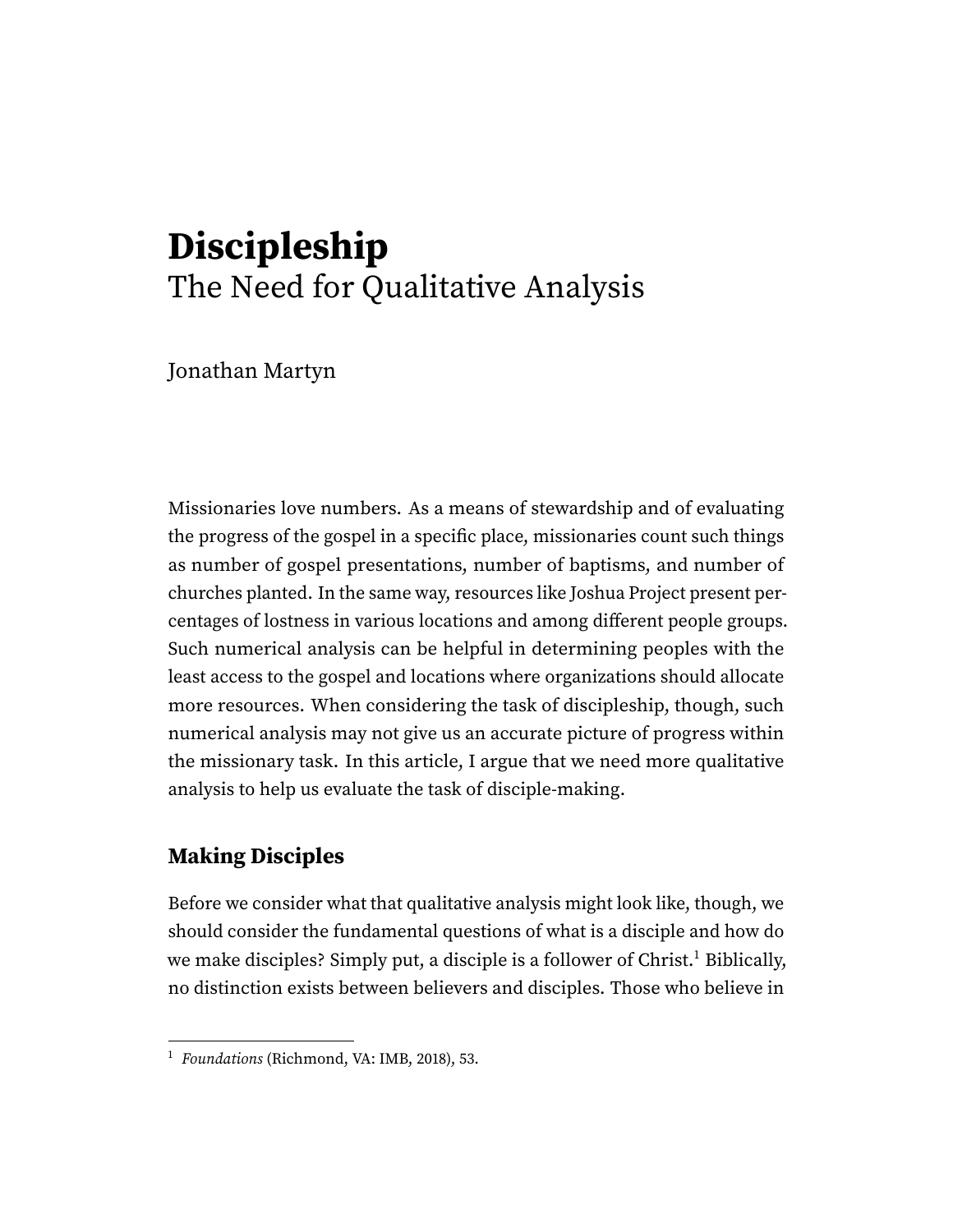Jesus follow him and seek to live in obedience to his commands. It follows, then, that disciple-making is the process of teaching people how to follow Christ in such a way that it leads to an increasing level of Christlikeness.

<span id="page-1-3"></span>Foundations helps us here by describing the six transformations of a dis-ciple: transformed heart, mind, affections, will, relationships, and purpose.<sup>[2](#page-1-0)</sup> While the first of the six happens at conversion, the others "are found in increasing measure as a disciple grows through faith in Jesus as a member of His body, the church."[3](#page-1-1) Thus, being a disciple is a process that begins at conversion and continues throughout the Christian life.

<span id="page-1-4"></span>Of significance is the recognition that disciples are transformed in these ways not because of participation in specific programs but because of their devotion to the Master. Stephen Wright explains,

<span id="page-1-5"></span>We cannot reduce [discipleship] to schemes, formulae, or a syllabus of instruction. It is vitally significant that discipleship rooted in the pattern of the gospel concerns real, complex, manysided people learning what it means to be loyal to a real person: Jesus Christ, for it is logically impossible to be a "disciple" in gen-eral terms; you have to be a disciple of someone or something.<sup>[4](#page-1-2)</sup>

Rightly understood, then, disciple-making should not have its aim simply in ensuring that believers have attended a certain set of courses or have learned certain material. Discipleship is not a box to be checked off on the way to completing the task. Rather, disciple-making is about equipping believers with the foundational knowledge and ability to "self-feed" for the remainder of their Christian life. That is, the fundamental question of disciple-making is: have believers been equipped to read Scripture, understand it, and apply it to their lives in such a way that leads to lifelong

<span id="page-1-0"></span> $^{2}$  $^{2}$  $^{2}$  Ibid., 53-56.

<span id="page-1-1"></span> $3$  Ibid., 53.

<span id="page-1-2"></span>[<sup>4</sup>](#page-1-5) Stephen Wright, "Discipleship as Integral Component of World Mission Strategy," in World Mission, ed. Scott Callaham and Will Brooks (Bellingham, WA: Lexham Press, 2019), 106.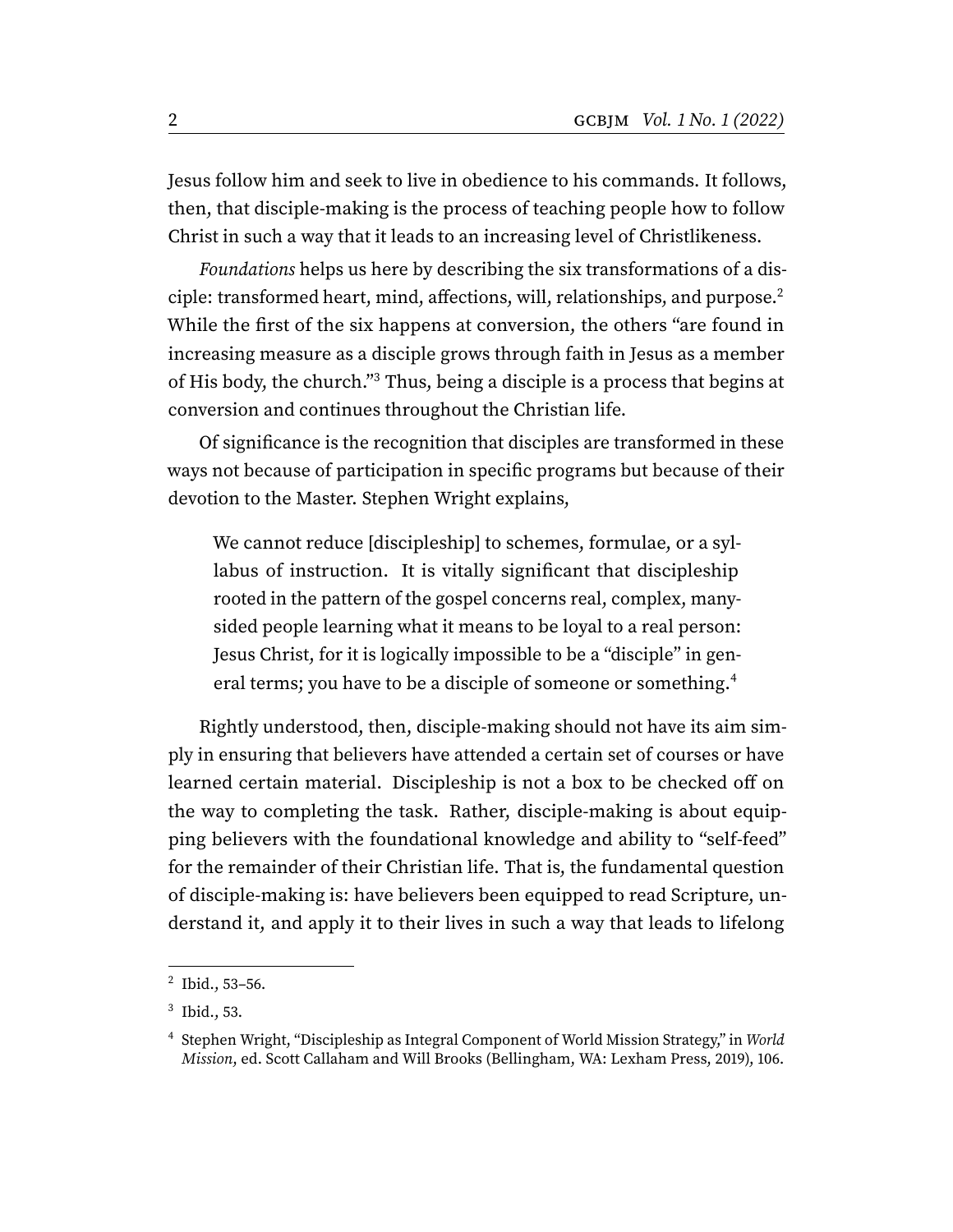transformation? Thus, we can see the critical nature of Scripture to the discipleship process. In its essence, disciple-making is about pointing people to God's Word so they can read and obey it.

<span id="page-2-3"></span>In that sense, the task of disciple-making is intricately connected with the work of church planting. As Foundations explains, "God provides the local church as the necessary setting and primary relationships for the full measure of biblical discipleship."<sup>[5](#page-2-0)</sup> If the church is the primary context in which believers are discipled, then we need to ask if the churches we plant have members with the knowledge and skill to disciple others. Do the leaders in these churches have the ability to create sermons, Bible studies, and other discipleship-oriented content that will lead believers both to know God more completely and to obey him more fully? Of course, disciple-making is not just about learning to write sermons. Leaders must grow in holiness and model obedience for others, while learning to communicate and lead others into greater obedience. All believers, and especially leaders, must be disciples while also seeking to *make* disciples.

#### **The Problem with Metrics**

<span id="page-2-5"></span><span id="page-2-4"></span>In that sense, then, statistical analysis does not always give us an accurate picture of progress as it relates to discipleship. In his book Tyranny of Metrics, Muller makes this point when he writes that "what can be measured is not always worth measuring."[6](#page-2-1) Moreover, "what gets measured may have no relationship to what we really want to know."[7](#page-2-2) For example, numbers of attendees at discipleship or training events do not tell us what was taught, how it was taught, or whether the attendees actually learned anything.

<span id="page-2-0"></span>[<sup>5</sup>](#page-2-3) Foundations, 57.

<span id="page-2-2"></span><span id="page-2-1"></span><sup>&</sup>lt;sup>[6](#page-2-4)</sup> Jerry Z. Muller, *The Tyranny of Metrics* (Princeton, NJ: Princeton University Press, 2017), Introduction, Sec. 1, para. 6, Available at: https://www.perlego.com/book/840027/thetyranny-of-metrics-pdf.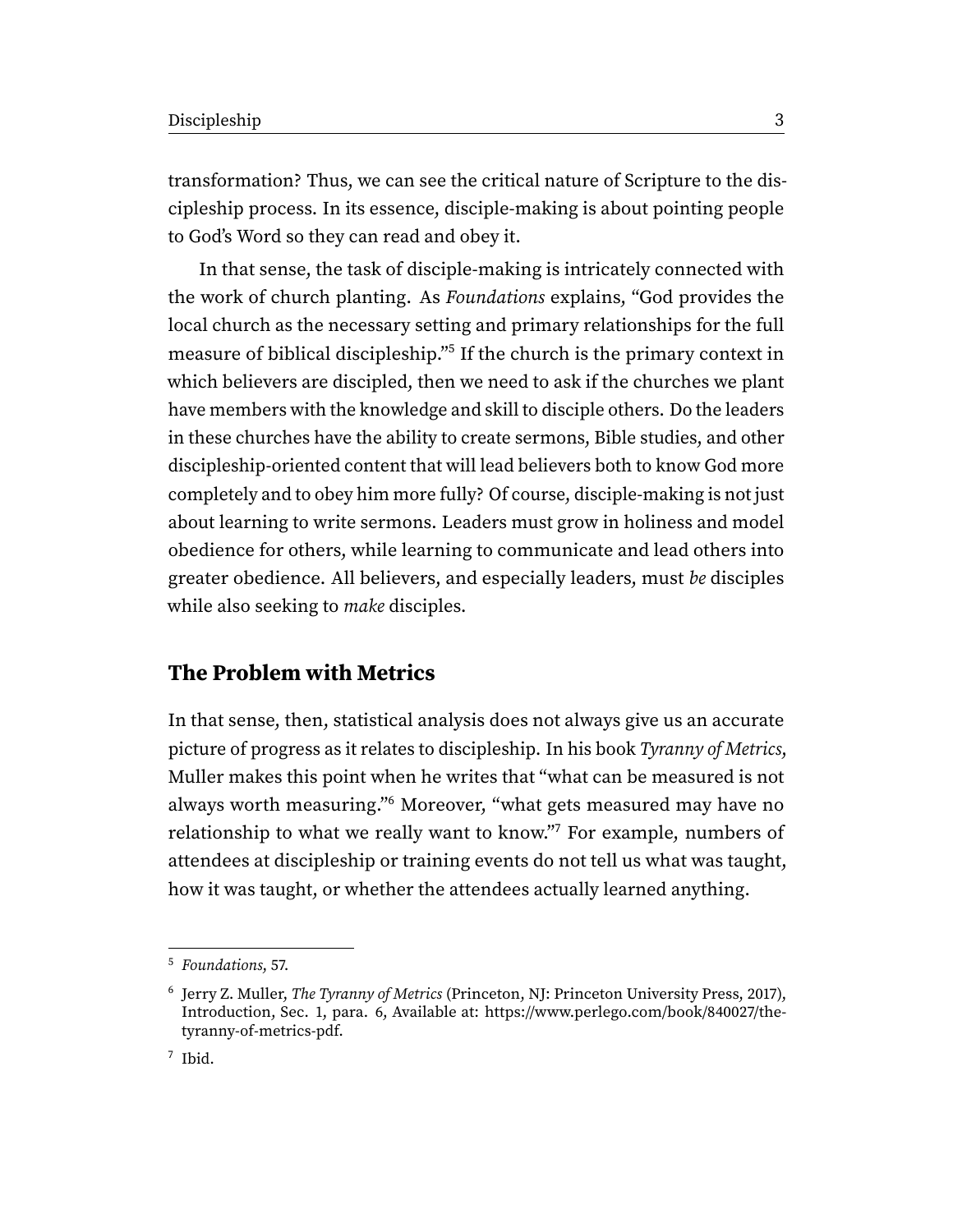We might also compare two different discipleship-oriented events. The first is a two-hour seminar that requires no preparation in which participants simply listen to a talk on some important subject. More attend because less is required of them. The second event is more interactive where students must read on some subject beforehand, share their insights on the topic, develop a plan for how to disciple others to live out the truths studied, and report back in three months about their efforts in discipleship. Fewer people attend the second event because more is required of them. Simply measuring number of participants will lead us to value the first type of training over the second and will not enable us to evaluate whether participants have internalized the content or have been equipped to do something. In other words, we don't gain an accurate picture of whether they have actually been discipled.

Stating that they haven't actually been discipled does not diminish the importance of the first type of discipleship event. Such events are important and can stimulate greater love for Christ and more fervent obedience to his commands. The point is that when we focus solely on metrics, we end up measuring—or even valuing—the wrong thing. Another way to look at this issue is to consider processes of deeper discipleship and training leaders for different types of church ministry. Lay leaders and almost any believer can participate in entry level, informal theological training. Thus, the numbers of those discipled in such programs is higher. More formal degree programs have stricter entrance requirements and take longer to complete; thus, fewer will participate. If all we look at is numbers, the first is more valuable since we can provide deeper discipleship to more in a shorter time. But as I will show below, the second is perhaps more valuable in the long run because it provides deeper understanding, reflection, and meditation on the topic, thus enabling both obedience and ability to teach others why and how to obey.

In that sense we might consider Diagram 1 and see that the highest percentage of believers would benefit from the more basic types of discipleship. The further we move up the discipleship pyramid, the fewer the number of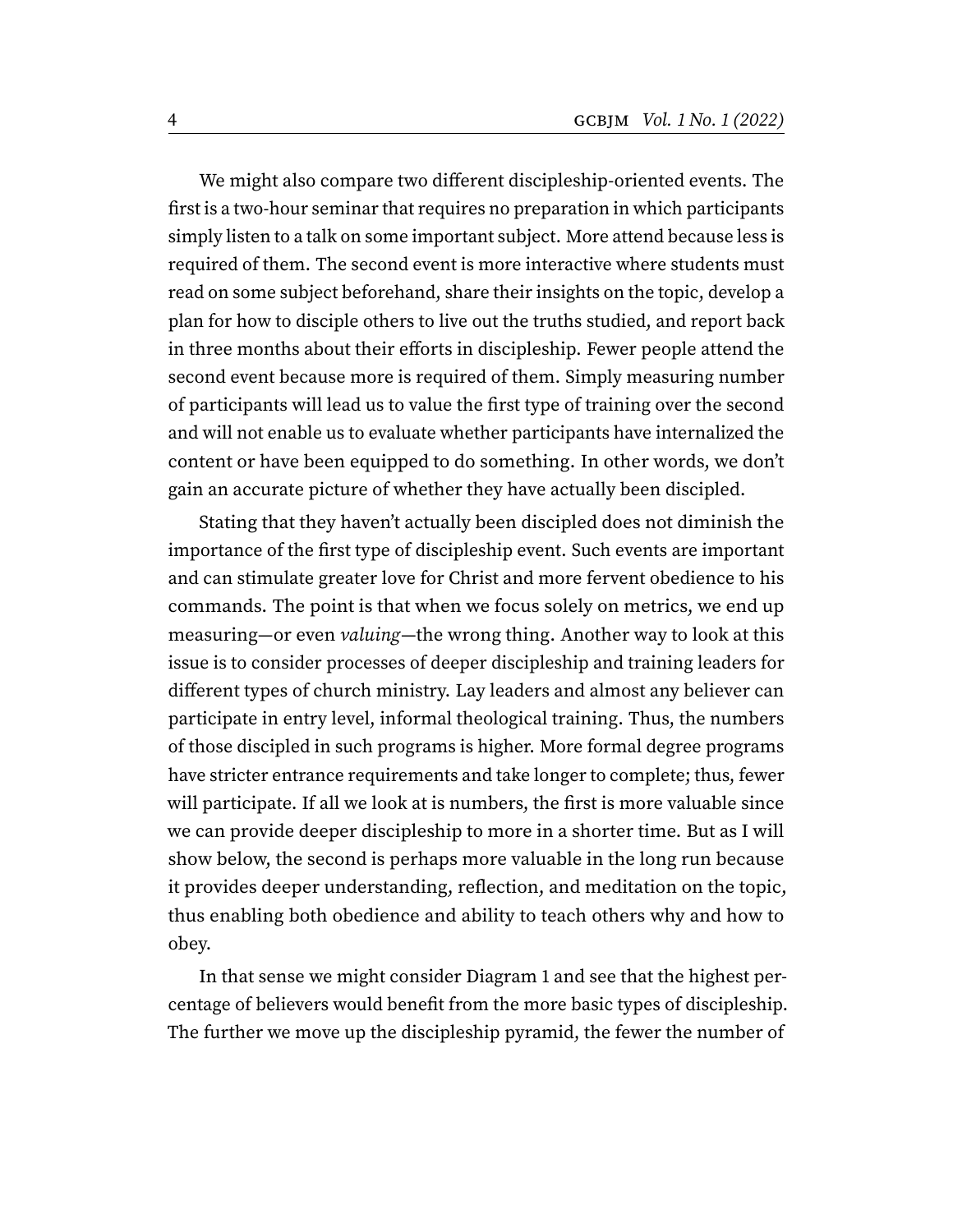believers who would benefit from such programs. Some might ask why we should invest the time and resources to develop more rigorous discipleship programs when only a few will benefit from them.



Figure 1: Diagram 1: Discipleship Pyramid

Only looking at these criteria, though, fails to recognize the strategic value of the more in-depth programs. Because the more advanced programs require participants to read, engage with, analyze, think critically about, write, and present, those who finish the program are equipped to do more for the kingdom. Someone who completes a basic discipleship course should be able to share some of the content learned with others, but someone who completes a more advanced degree will have the ability to produce his or her own discipleship and training materials. Even if only a few are equipped at that level, this advanced training is still of strategic value since the few can influence so many more for a longer time. In that sense, we can consider Diagram 2.

Thus, when it comes to the task of disciple-making, focusing on metrics alone can give us a skewed perspective of what we are accomplishing. We need qualitative analysis to accurately assess whether the programs we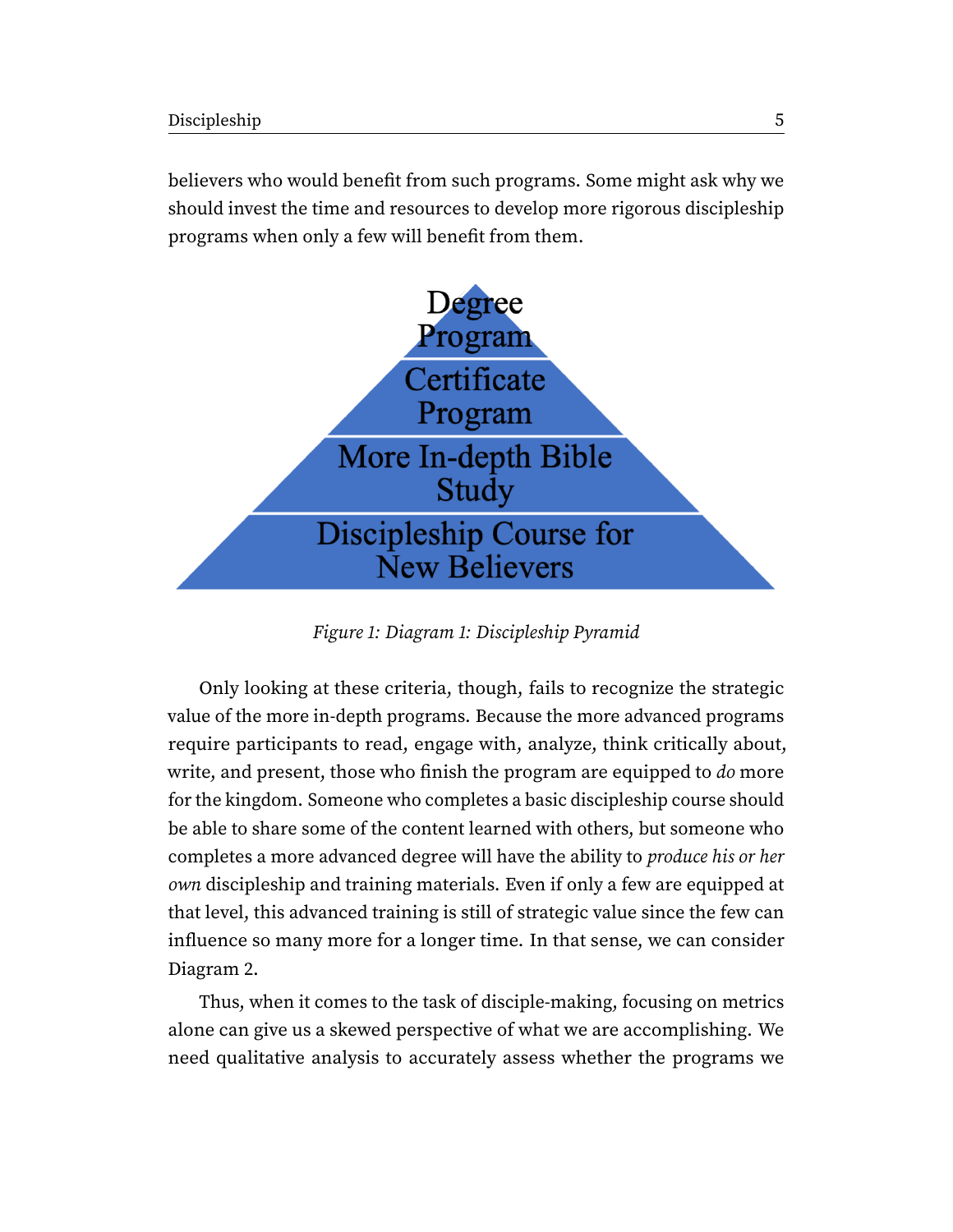Completes formal program, has ability and knowledge to produce a broad range of materials at multiple levels.

> Completes certificate program, has ability to produce basic discipleship content.

> > Completes indepth study and can serve faithfully.

Figure 2: Diagram 2: Pyramid of Influence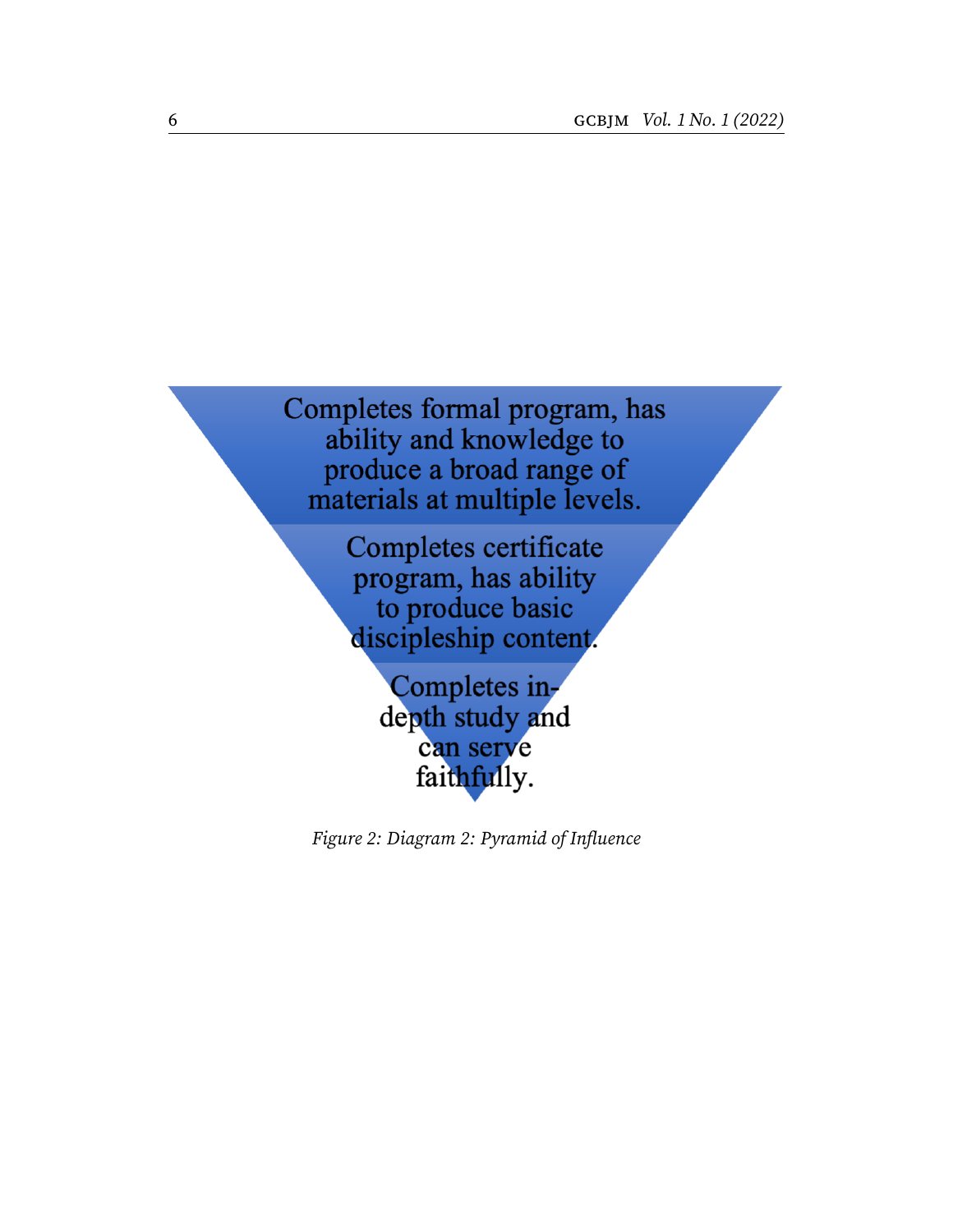implement are meeting the desired objectives and producing the kinds of disciples the church needs.

### **Objectives for Disciple-Making**

Discipleship and disciple-making are somewhat unique within missionary contexts because we recognize that the missionary will not be in this context forever. Thus, the missionary must make disciples with an equipping model—planting a church in such a way that these new believers are equipped with the knowledge and ability to continue their pursuit of Christ long after the missionary is gone. In the hopes of providing some sort of objectives for disciple-making efforts within missionary contexts, let me provide five questions for evaluating our disciple-making efforts.

Are our disciple-making efforts helping believers to love God more deeply? This objective should be obvious, but if we merely track metrics, we will have no means of evaluating whether believers in this context are growing in holiness and in love for God. But in the NT, we see Paul stating his goal as "that we may present everyone mature in Christ" (Col. 1:28) or praying for believer that they may gain wisdom "in the knowledge of him" (Eph. 1:17). Paul desires these believers to grow in their knowledge of God that they might trust him and experience more of him in their lives.

While some have a tendency to dichotomize knowledge and obedience in discipleship, we see these two concepts in unity in Scripture. In the Great Commission, Jesus describes the process of disciple-making with the phrase "teaching them to observe all that I have commanded you" (Matt. 28:20). In order to obey, disciples must be taught something. It's only in their growing knowledge of God that they can obey. In the epistles we see the same dynamic where the authors first teach them something they need to know about the gospel before transitioning to the practical imperatives in the later half. For example, in Ephesians Paul spends chapters 1–3 helping believers understand their position "in Christ," then pivots in 4:1 and spends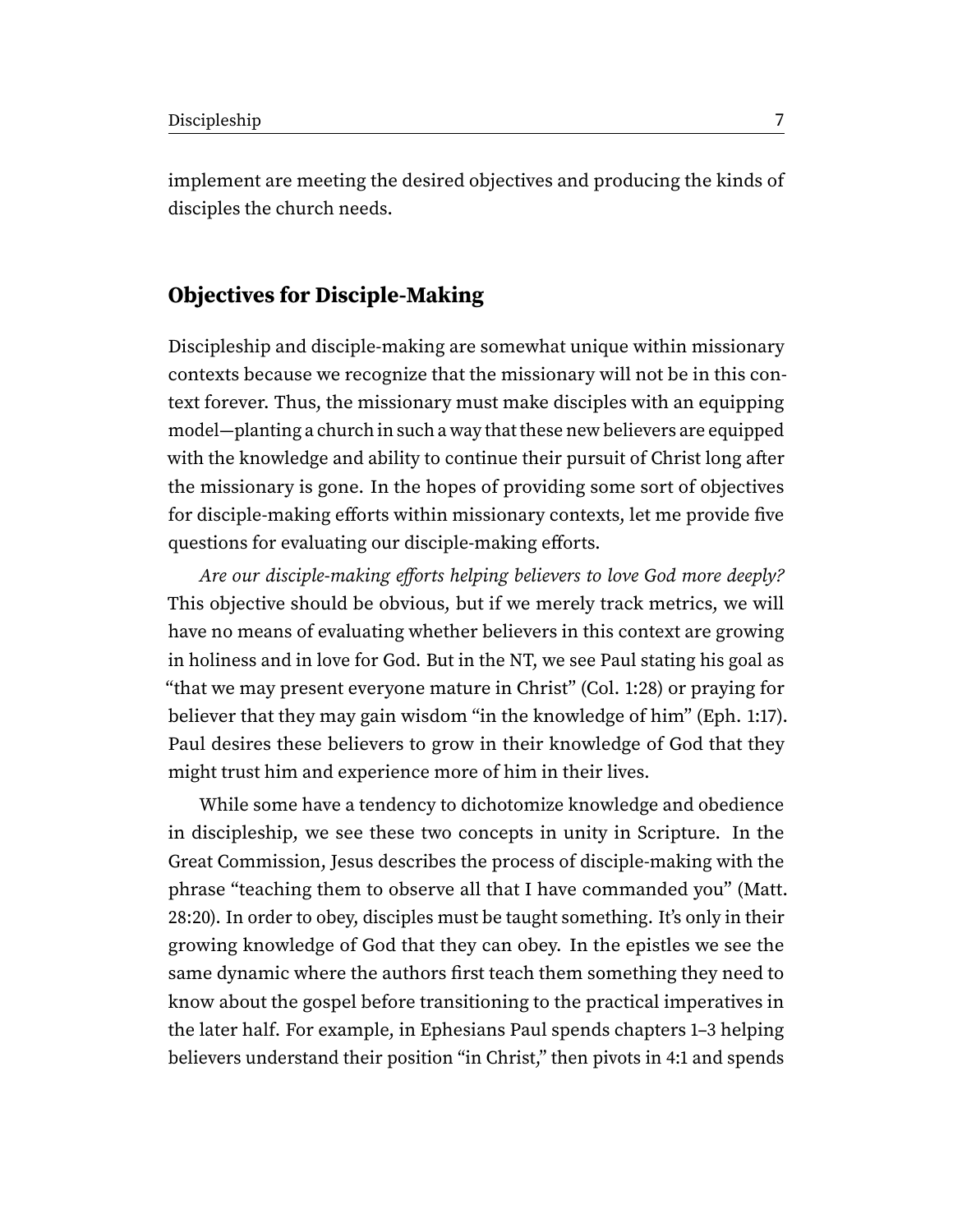4–6 commanding them to live out those truths in specific ways. Therefore, Paul could say to the Ephesian elders that he declared to them "the whole counsel of God" (Acts 20:28).

Are our disciple-making efforts equipping people to interpret Scripture faithfully? Healthy churches have leaders who know how to interpret the Word, but all believers should have the ability not only to interpret and apply Scripture but also to evaluate theological ideas through the lens of Scripture (Acts 17:11). Discipleship programs and materials often convey information to help believers grow in their relationship with Christ, but they can convey that information without leading believers to correctly read and interpret Scripture; thus, they may not know why they should act a certain way and are not equipped to face a new choice or temptation. In contrast, though, Paul writes that faithful believers are those who know how to rightly divide the Word (2 Tim. 2:15).

Discipling believers to interpret Scripture doesn't necessarily mean we teach a course on hermeneutics (though that may be helpful at times), but it does mean we evaluate our discipleship methods to ask the question: Is this process modeling the correct way to read and interpret Scripture? Scripture is the fountain of theology. Ability to interpret is essential to developing good theology and planting healthy churches that think biblically about key doctrinal ideas. Moreover, it means that believers can apply the truths of Scripture to any issue they face, including issues that arise in their context long after the missionary has left.

Are our disciple-making efforts equipping people to view their world from a biblical perspective? Similar to the previous point, one objective in disciplemaking is helping believers to know Christ and the biblical story in such a way that they see the world the way God does. In Galatians 5 Paul explains this idea with the phrase "walk by the Spirit" (5:15), fleshes that out with the "fruit of the Spirit" (5:22–23), and then summarizes the whole discussion with the command, "If we live by the Spirit, let us also keep step with the Spirit" (5:25). Keeping step with the Spirit points to the idea of believers abiding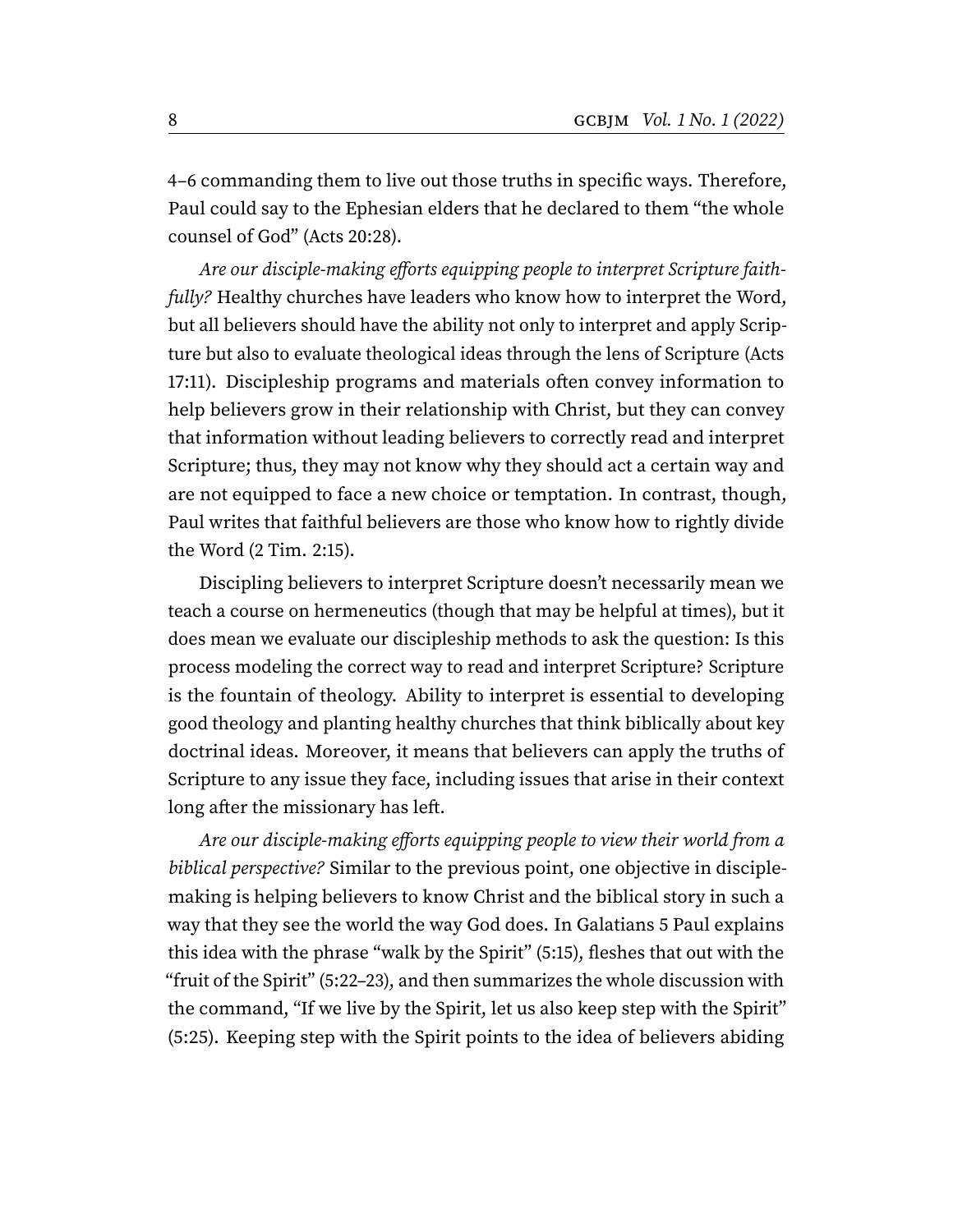in Christ (John 15:1–8), following him day by day, and living out his truth in their daily lives. Doing so requires knowing him and his gospel in a deep, personal way.

The book of 1 Peter provides a good example of the need to disciple believers to think biblically. Peter's original recipients were facing persecution and wondering why they were. Peter encouraged them and helped them understand suffering, explaining that they should not be surprised at the challenges they faced (1 Pet. 4:12). Not only should these believers navigate persecution by looking back on what God has accomplished in Christ (1 Pet. 1:3), but with forward-looking faith, they should also anticipate and look forward to future glory in Christ (1:3–5, 13; 2:7; 4:13; 5:4). Thus, Christians should consider themselves "sojourners" (1:1, 17; 2:11) who live honorably before unbelievers, and Peter helps them to know how to do so. Following Peter' example, we need to train new believers in missionary contexts to be discipled to think biblically about their situation and calling.

Are our disciple-making efforts equipping people to self-theologize? As missionaries share the gospel, begin to disciple and then gather believers into churches, one goal should be to equip these believers to self-theologize. One characteristic of a healthy, indigenous church is that it can do theology on its own. Thus, as new believers become better interpreters of Scripture and think biblically about their situation and context, these maturing disciples should be able to articulate what God's truth means in their cultural context. Missionaries should consider whether their discipling efforts are simply leading believers to memorize, copy, or utilize the missionary's own theological ideas, or are they equipping the church to do theology on its own.

Are our disciple-making efforts equipping people to join God in his mission? I left this objective last on purpose since missionaries tend to gravitate to this purpose first. Discipling new believers must certainly result in both a greater understanding of the gospel and a greater burden to share it. But even as missionaries evaluate whether local believers are growing in their desire and ability to share the gospel, they need to recognize these believers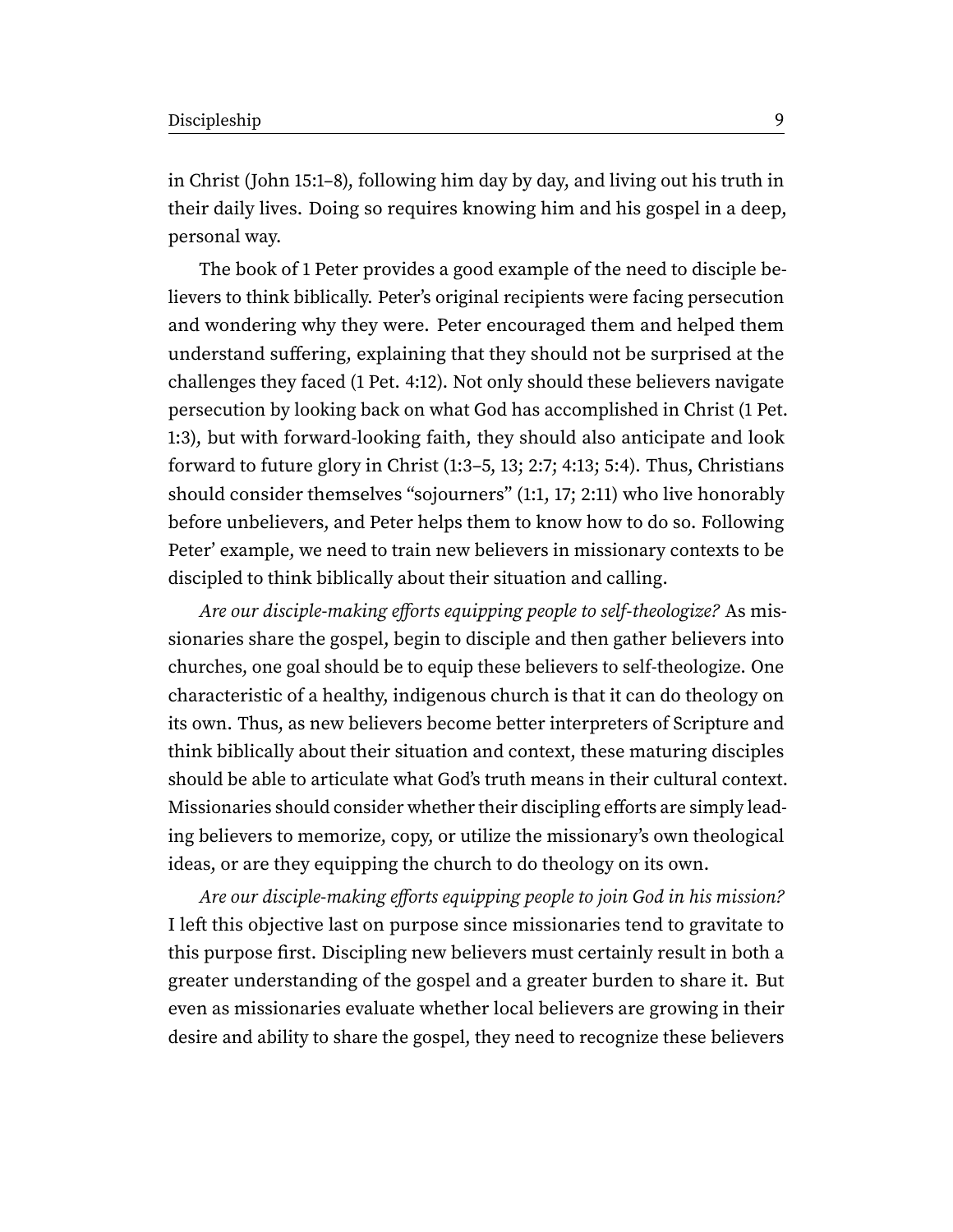as partners and co-laborers. This means that missionaries need to listen to national believers and not just dictate that they join the mission on our terms. The desire and passion of new believers to join us in spreading the gospel should naturally flow out of God's Word and an understanding of God as the author of mission—not just because we tell them they need to do God's mission.

#### **Conclusion**

In January 1956, Jim Elliot and four others were speared to death in Ecuador as they were attempting to share the gospel with the Huaorani, an unreached people with no known contact with the outside world. In the years since, many have pondered whether the mission was a "success" or if the sacrifice of these five was worth it. If the simple obedience of these five is not enough to consider the mission a success, then one must consider measurable outcomes (e.g., how many were motivated to become missionaries or how many people were reached as a result of hearing this story) and contrast that with the cost of these five lives. For her part, Jim's widow Elisabeth Elliot was annoyed with such speculation. Ellen Vaughn explains Elliot's perspective:

Metrics are great, and a useful means of assessing stewardship of resources, but measuring eternal destinies by temporal formulas is a risky business. We just don't have enough transcendent dimensions in our brains to comprehend the mysterious, sovereign, quantum workings of God that emanate from eternity past for the purposes of His glory for eternity future. To opine about what God is up to in terms of results can stray into the realm of hubris, or faithlessness. If we must see that there are worthy results in order to come to peace about what God has done or allowed, then we have no faith.<sup>[8](#page-9-0)</sup>

<span id="page-9-1"></span><span id="page-9-0"></span>[<sup>8</sup>](#page-9-1) Ellen Vaughn, Becoming Elisabeth Elliot (Nashville, TN: B&H Books, 2020), 259–260.